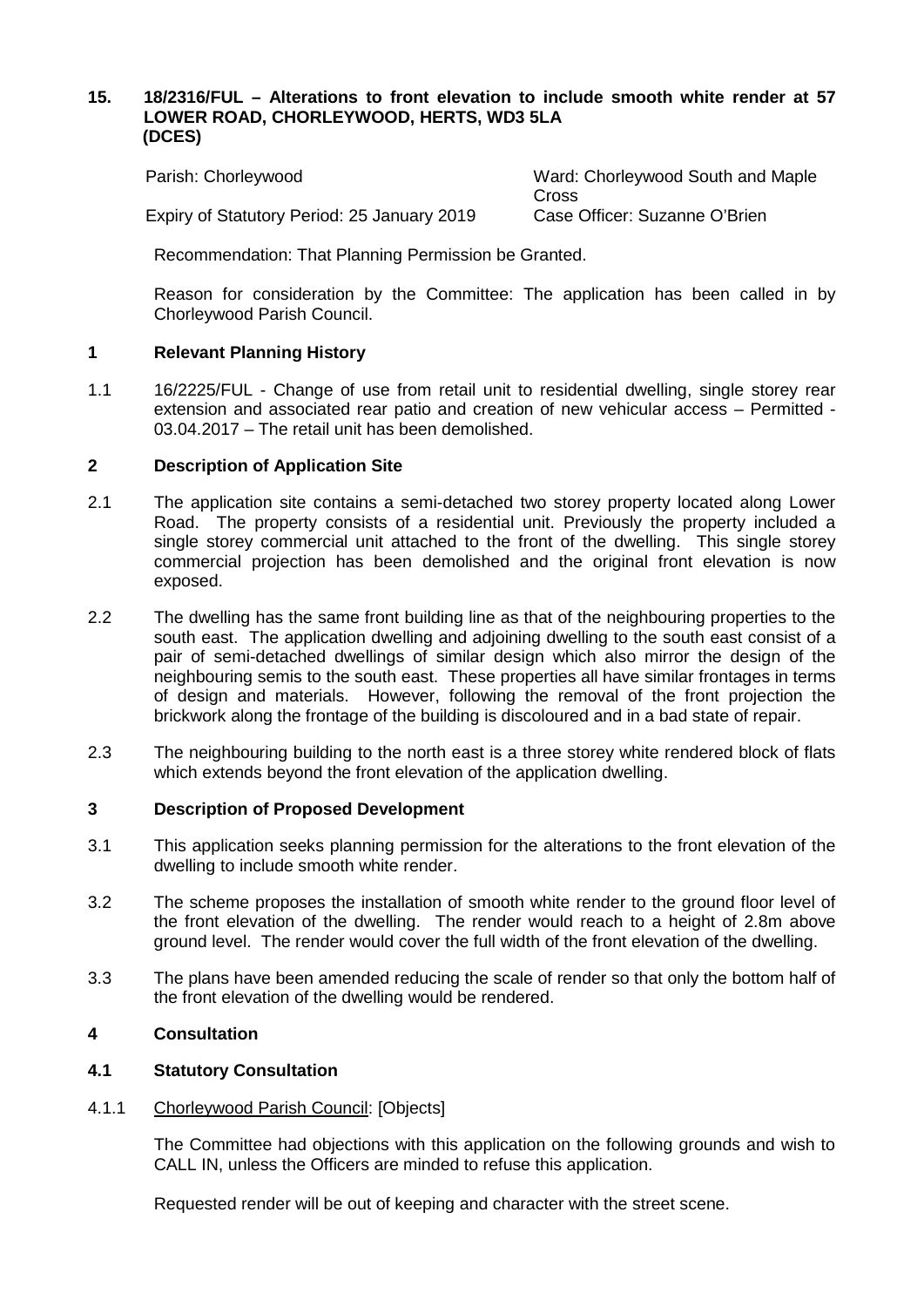4.1.2 National Grid: No comments received.

# **4.2 Public/Neighbour Consultation**

- 4.2.1 Number consulted: 8
- 4.2.2 No of responses received: No objections received.
- 4.2.3 Site Notice Expired: 28 December 2018 Press notice: Not applicable.
- 4.2.4 Summary of Responses:

Not applicable.

### **5 Reason for Delay**

5.1 No delay

# **6 Relevant Planning Policy, Guidance and Legislation**

### 6.1 National Planning Policy Framework and National Planning Practice Guidance

On 24 July 2018 the new National Planning Policy Framework was published. This is read alongside the National Planning Practice Guidance (NPPG). The determination of planning applications is made mindful of Central Government advice and the Local Plan for the area. It is recognised that Local Planning Authorities must determine applications in accordance with the statutory Development Plan, unless material considerations indicate otherwise, and that the planning system does not exist to protect the private interests of one person against another. The 2018 NPPF is clear that "existing policies should not be considered out-of-date simply because they were adopted or made prior to the publication of this Framework. Due weight should be given to them, according to their degree of consistency with this Framework".

The NPPF states that 'good design is a key aspect of sustainable development, creates better places in which to live and work and helps make development acceptable to communities'. The NPPF retains a presumption in favour of sustainable development. This applies unless any adverse impacts of a development would 'significantly and demonstrably' outweigh the benefits.

#### 6.2 The Three Rivers Local Plan

The application has been considered against the policies of the Local Plan, including the Core Strategy (adopted October 2011), the Development Management Policies Local Development Document (adopted July 2013) and the Site Allocations Local Development Document (adopted November 2014) as well as government guidance. The policies of Three Rivers District Council reflect the content of the NPPF.

The Core Strategy was adopted on 17 October 2011 having been through a full public participation process and Examination in Public. Relevant policies include Policies CP1, CP9, CP10, and CP12.

The Development Management Policies Local Development Document (DMLDD) was adopted on 26 July 2013 after the Inspector concluded that it was sound following Examination in Public which took place in March 2013. Relevant policies include DM1, DM6, DM13 and Appendices 2 and 5.

#### 6.3 Other

The Community Infrastructure Levy (CIL) Charging Schedule (adopted February 2015).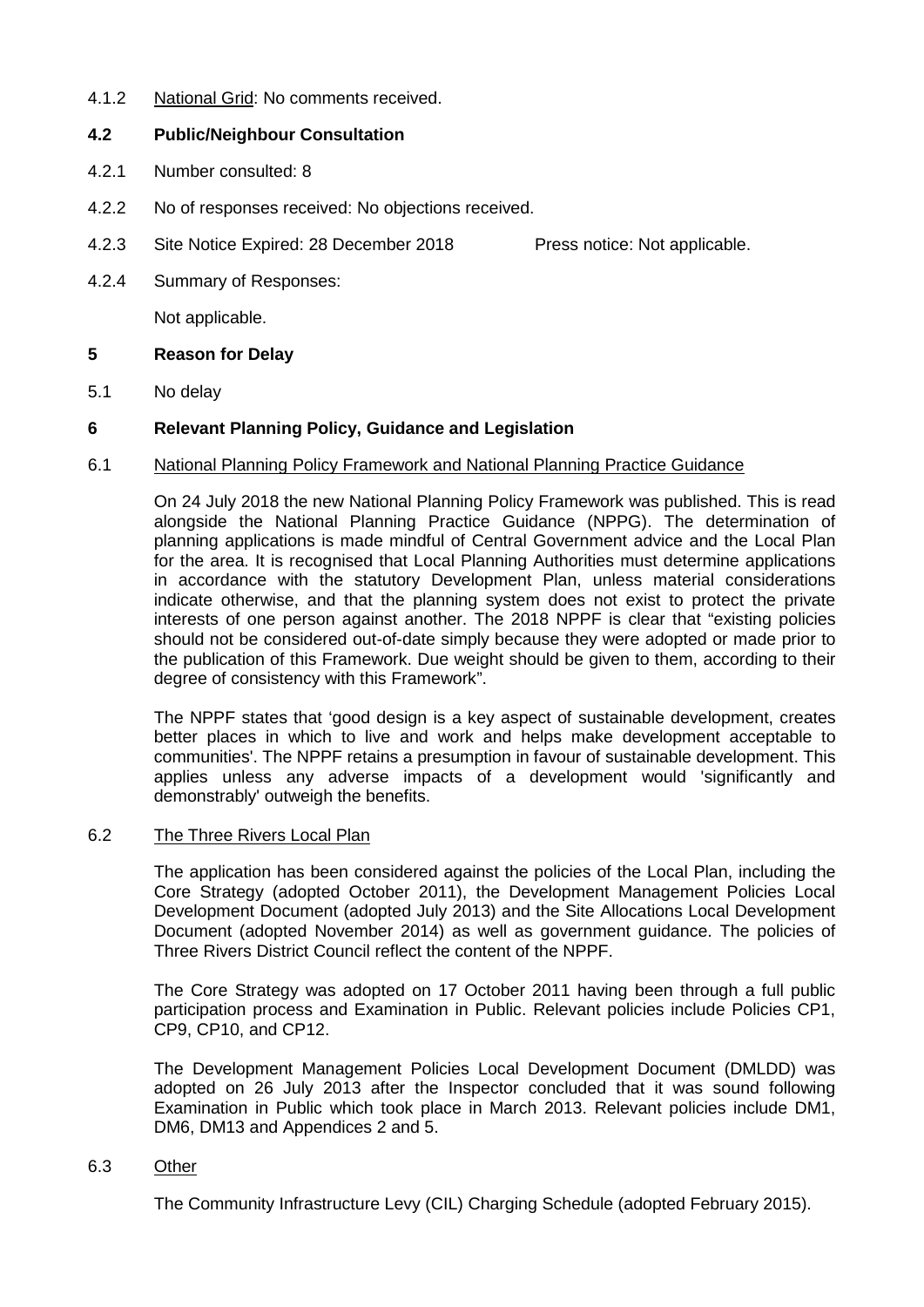The Localism Act received Royal Assent on 15 November 2011. The growth and Infrastructure Act achieved Royal Assent on 25 April 2013.

The Wildlife and Countryside Act 1981 (as amended), the Conservation of Habitats and Species Regulations 2010, the Natural Environment and Rural Communities Act 2006 and the Habitat Regulations 1994 may also be relevant.

# **7 Planning Analysis**

### 7.1 Impact on Street Scene

- 7.1.1 Policy CP12 of the Core Strategy stipulates that development proposals shall make efficient use of land whilst respecting the distinctiveness of the surrounding area in terms of density, character, layout and spacing, amenity, scale, height, massing and use of materials. The Design Criteria as set out in Appendix 2 of the DMP LDD stipulates that development proposals must not be excessively prominent in relation to adjacent properties or to the general street scene; respect the character of the property/street scene particularly with regard to the roof form, positioning and style of windows and doors and materials.
- 7.1.2 The application dwelling is not located within a Conservation Area and is not visible from Chorleywood Station Estate Conservation Area. Lower Road contains both commercial and residential properties where the scale and architectural merits of the buildings vary significantly. For example, the application dwelling is a two storey dwelling of identical design to the adjoining semi and the semi detached dwellings to the south east. However the neighbouring property to the north west consists of a white rendered three storey block of flats that sits forward of the application dwelling. Furthermore, the application dwelling historically included a single storey flat roofed front projection that was in a commercial use; this provided a sense of variation between the application site and neighbouring dwellings to the south east. Following the demolition of the single storey front projection the current condition of the existing brick work was exposed.
- 7.1.3 The proposed render would make the building appear visually different to that of the neighbouring properties to the south east. However, the site is not located within a Conservation Area nor are the buildings listed or locally listed. The pre-existing single storey projection provided a sense of variation between the application site and neighbouring properties. Taking the varied nature of the street scene into consideration the proposed render would not result in the building appearing unduly prominent or contrived. Furthermore, the plans have been amended so that only the ground floor level is rendered and the top half would remain with facing brick as existing. This would maintain an element of symmetry between the application dwelling and neighbouring buildings to the south east. It should also be noted that the condition of the existing brickwork provides a sense of variation between the application dwelling and neighbouring dwellings and could remain in that state, or be painted under permitted development. The removal of the pre-existing single storey front projection has made a positive contribution to the visual amenities of the street scene and the addition of smooth render would help to rectify the current condition of the lower portion of the dwelling. The proposed development would therefore not result in any demonstrable harm to the visual amenities of the varied street scene in accordance with Policies CP1 and CP12 of the Core Strategy and Policy DM1 and Appendix 2 of the DMLDD.

#### 7.2 Impact on amenity of neighbours

7.2.1 The proposed development would not result in any increase in the built form and would not result in any harm to the residential amenities of the neighbouring properties in terms of loss of light or harm to their visual amenities. No overlooking would result from the proposed development.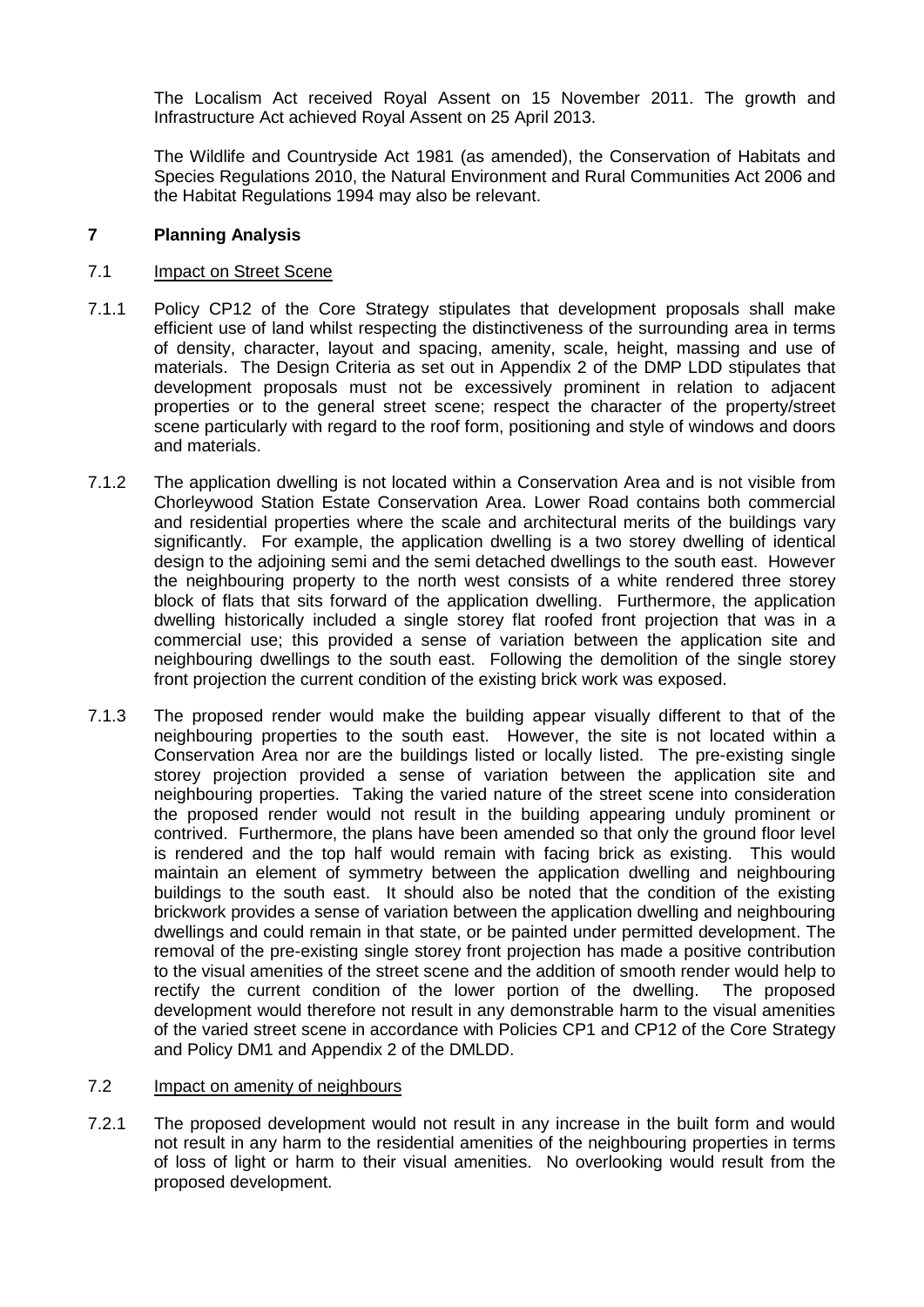### 7.3 Parking and Amenity Space Provision

7.3.1 The proposal would not result in encroachment onto the existing amenity space or parking provision serving the dwelling.

### 7.4 Wildlife and Biodiversity

- 7.4.1 Section 40 of the Natural Environment and Rural Communities Act 2006 requires Local Planning Authorities to have regard to the purpose of conserving biodiversity. This is further emphasised by regulation 3(4) of the Habitat Regulations 1994 which state that Councils must have regard to the strict protection for certain species required by the EC Habitats Directive.
- 7.4.2 The protection of biodiversity and protected species is a material planning consideration in the assessment of applications in accordance with Policy CP9 of the Core Strategy (adopted October 2011) and Policy DM6 of the DMLDD. National Planning Policy requires Local Authorities to ensure that a protected species survey is undertaken for applications that may be affected prior to determination of a planning application. The proposal is for rendering of the existing frontage of the building and would affect protected species.

### 7.5 Trees and Landscaping

7.5.1 No trees would be affected by the proposed development.

### **8 Recommendation**

- 8.1 That PLANNING PERMISSION BE GRANTED subject to the following conditions:
	- C1 The development hereby permitted shall be begun before the expiration of three years from the date of this permission.

Reason: In pursuance of Section 91(1) of the Town and Country Planning Act 1990 and as amended by the Planning and Compulsory Purchase Act 2004.

C2 The development hereby permitted shall be carried out in accordance with the following approved plans: LR57-03-1001, LR57-03-1002, LR-03-1003, LR57-03- 1004, LR57-03-1006, LR57-03-1007, LR57-03-1008B

Reason: For the avoidance of doubt and in the proper interests of planning in accordance with Policies CP1, CP9, CP10, CP11 and CP12 of the Core Strategy (adopted October 2011) and Policies DM1, DM2, DM6, DM7 and DM13 and Appendices 2 and 5 of the Development Management Policies LDD (adopted July 2013).

The render shall be carried out in accordance with the details as shown on Drawing Number LR57-03-1008B and permanently maintained thereafter.

Reason: To ensure that the external appearance of the building is satisfactory in accordance with Policies CP1 and CP12 of the Core Strategy (adopted October 2011) and Policy DM1 and Appendix 2 of the Development Management Policies LDD (adopted July 2013).

# 8.2 **Informatives**:

I1 With regard to implementing this permission, the applicant is advised as follows:

All relevant planning conditions must be discharged prior to the commencement of work. Requests to discharge conditions must be made by formal application. Fees are £116 per request (or £34 where the related permission is for extending or altering a dwellinghouse or other development in the curtilage of a dwellinghouse). Please note that requests made without the appropriate fee will be returned unanswered.